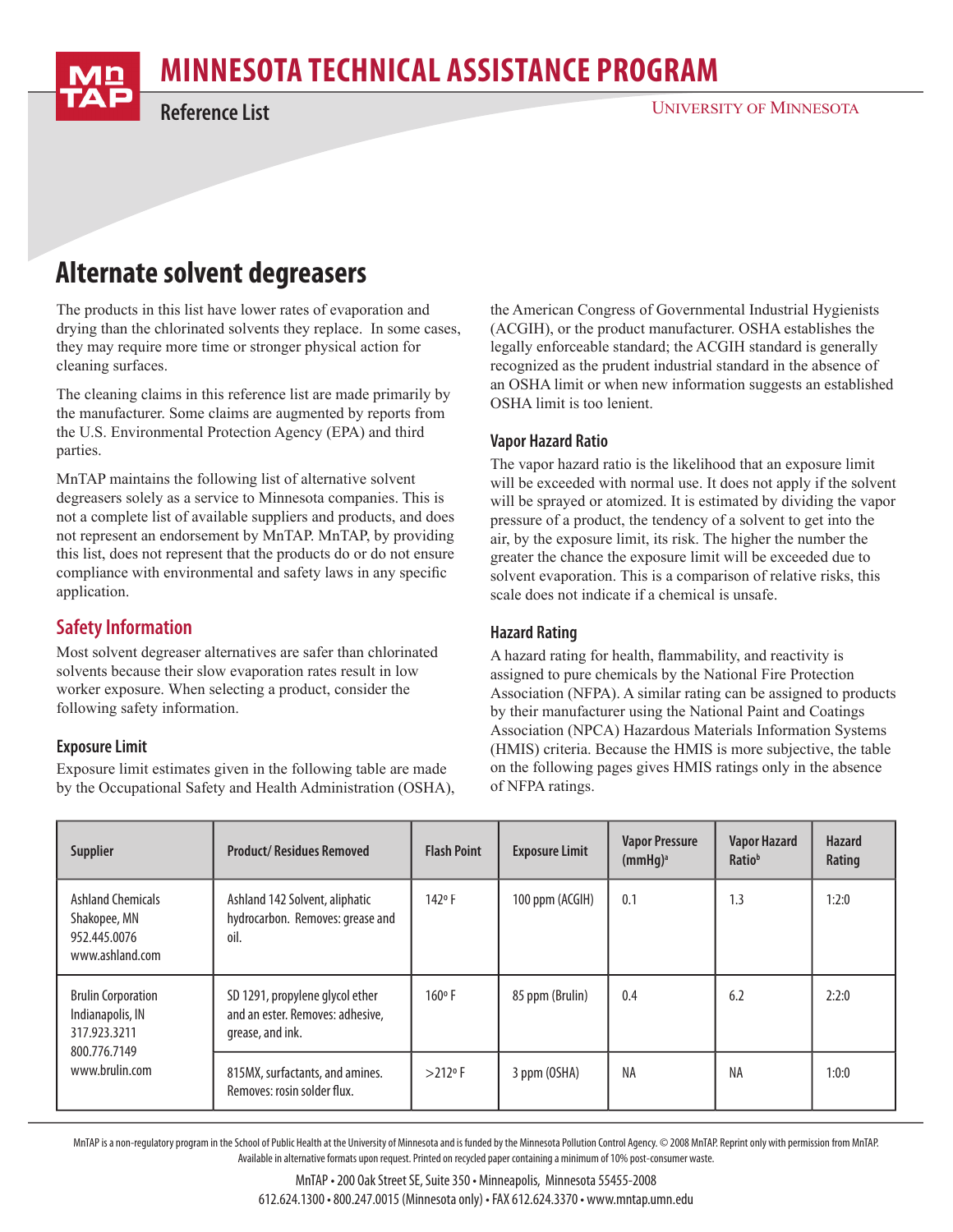| <b>Supplier</b>                                                                                                                                                                  | <b>Product/Residues Removed</b>                                                                                                          | <b>Flash Point</b> | <b>Exposure Limit</b> | <b>Vapor Pressure</b><br>(mmHg) <sup>a</sup> | <b>Vapor Hazard</b><br>Ratio <sup>b</sup> | <b>Hazard</b><br>Rating |
|----------------------------------------------------------------------------------------------------------------------------------------------------------------------------------|------------------------------------------------------------------------------------------------------------------------------------------|--------------------|-----------------------|----------------------------------------------|-------------------------------------------|-------------------------|
| Chemsearch<br>St. Louis, MO<br>314.997.6311<br>800.325.8896<br>www.chemsearch.com                                                                                                | Voltz, petroleum-terpene blend.<br>Removes: grease, ink, oil, and tar.                                                                   | 142°F              | 300 ppm (OSHA)        | 0.7                                          | 3.1                                       | 1:2:0                   |
| Ecolink<br>Tucker, GA<br>770.621.8240<br>www.ecolink.com                                                                                                                         | Aeroclean, dibasic ester. Removes:<br>carbon, grease, oil, and sealants.                                                                 | $216°$ F           | not established       | 0.06                                         | <b>NA</b>                                 | $1:1:0^c$               |
|                                                                                                                                                                                  | Electron, terpene. Removes:<br>carbon, grease, oil, and resin.                                                                           | 124°F              | not established       | <1                                           | NA                                        | $1:2:0^c$               |
|                                                                                                                                                                                  | Vortex, terpene. Removes: grease,<br>oil, resin, and tar.                                                                                | 147°F              | not established       | 0.3                                          | <b>NA</b>                                 | $1:2:0^c$               |
| <b>Graymills Corporation</b><br>Chicago, IL<br>773.477.4100<br>www.graymills.com                                                                                                 | Graymills Super Agitene 141,<br>petroleum solvent. Removes: road<br>dirt, grease, oil, and light varnish.                                | 141 <sup>o</sup> F | 100 ppm (OSHA)        | 10                                           | <b>NA</b><br>ΝA                           |                         |
| <b>Inland Technology</b><br>Tacoma, WA<br>800.552.3100                                                                                                                           | Breakthrough. Removes: grease<br>and oil.                                                                                                | 150°F              | not established       | $<$ 2                                        |                                           | 1:2:0                   |
| www.inlandtech.com                                                                                                                                                               | Citra-Safe. Removes: adhesive, flux,<br>grease, and oil.                                                                                 | 132°F              | not established       | $<$ 2                                        | ΝA                                        | 1:2:0                   |
|                                                                                                                                                                                  | Iso-Prep. Removes: adhesive,<br>asphalt, grease, ink, oil, and wax.                                                                      | 104°F              | not established       | $<$ 10                                       | <b>NA</b>                                 | 0:2:0                   |
|                                                                                                                                                                                  | Skysol. Removes: grease and oil.                                                                                                         | 152°F              | not established       | $<$ 2                                        | NA                                        | 1:2:0                   |
|                                                                                                                                                                                  | Teksol EP. Removes: flux, grease,<br>and oil.                                                                                            | 112°F              | not established       | $<$ 2                                        | NA                                        | 1:2:0                   |
| JNJ Industries<br>Franklin, MA<br>800.554.9994<br>www.jnj-industries.com                                                                                                         | GlobalTech Solvents, 6 ester-based<br>solvents. Removes: grease, oil,<br>rosin flux, and tar.                                            | $109 - 126$ °F     | $<$ 100 ppm           | $1.5 - 12$                                   | NA                                        | $1:2:0 -$<br>2:2:0      |
| Johnson Diversey Corp./<br><b>DuBois Division</b><br>Sharonville, OH<br>513.326.8800                                                                                             | 124°F<br>DuSqueeze, terpene solvent, and<br>not established<br>17.5<br>detergents. Removes: dye, grease,<br>ink, oil, and uncured paint. |                    |                       | ΝA                                           | 2:2:0                                     |                         |
| 141°F<br>Kleen-Tec<br>Hi-T Degreasol 99R, petroleum<br>solvent and detergents. Removes:<br>Albert Lea, MN<br>grease and oil.<br>507.373.5152<br>800.435.5336<br>www.kleentec.com |                                                                                                                                          |                    | 100 ppm (OSHA)        | 0.1                                          | 1.3                                       | 1:2:0                   |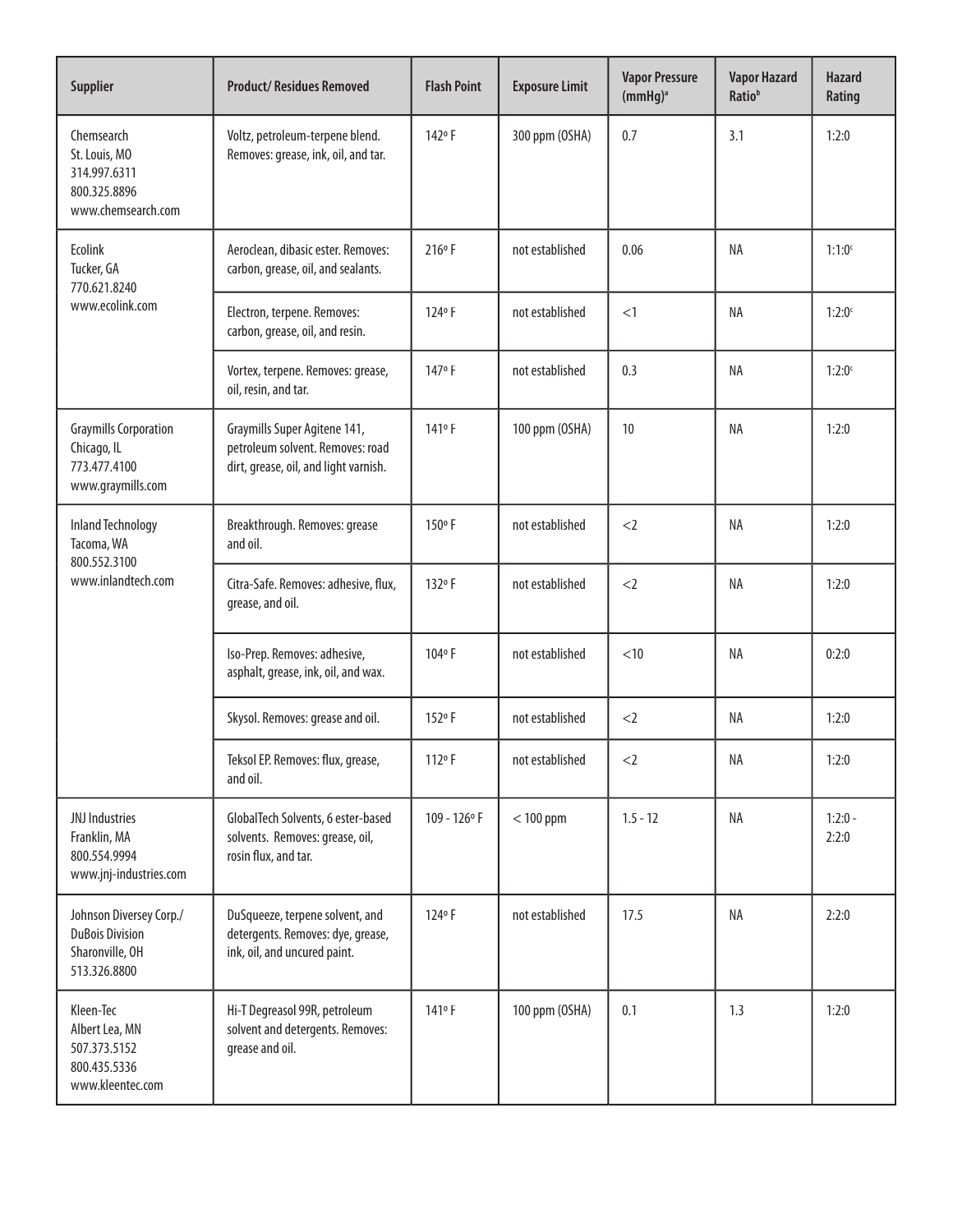| <b>Supplier</b>                                                                                                                | <b>Vapor Pressure</b><br><b>Product/Residues Removed</b><br><b>Flash Point</b><br><b>Exposure Limit</b><br>(mmHg) <sup>a</sup>                            |                | <b>Vapor Hazard</b><br>Ratio <sup>b</sup> | <b>Hazard</b><br>Rating |           |                    |
|--------------------------------------------------------------------------------------------------------------------------------|-----------------------------------------------------------------------------------------------------------------------------------------------------------|----------------|-------------------------------------------|-------------------------|-----------|--------------------|
|                                                                                                                                | Cybersolve C3400. Removes:<br>adhesive, buffing compound, flux,<br>grease, pitch, tar, and wax.                                                           | 142°F          | not established                           | 1.0                     | NA        | 0:2:0              |
|                                                                                                                                | lonox FCR, alcohol. Removes:<br>fingerprints and flux.                                                                                                    | 212°F          | not established                           | < 0.6                   | <b>NA</b> | 1:2:0              |
|                                                                                                                                | Metalox M6381, hydrocarbon<br>solvent. Removes: grease, oil, pitch,<br>and tar.                                                                           | 142°F          | not established                           | 1.5                     | NA        | 0:2:0              |
| Orange Sol<br>Gilbert, AZ<br>480.497.8822<br>www.orange-sol.com                                                                | De-Solv-It, terpene solvent<br>Removes: grease, oil, varnish, tar,<br>and wax.                                                                            | 205°F          | not established                           | 7.6                     | NA        | NA                 |
| Petroferm<br>Gurnee, FL<br>847.249.6334<br>www.petroferm.com<br>*Axarels are blends<br>of petroleum solvents<br>and detergent. | Axarel 56*. Removes: buffing and<br>lapping compound, grease, oil,<br>and wax.                                                                            | 205°F          | not established                           | < 0.1                   | <b>NA</b> | 2:1:0              |
|                                                                                                                                | Axarel 6100 & 9100*. Removes:<br>grease, oil, and wax.                                                                                                    | 142 - 205° F   | $1.5$ ppm                                 | < 1.0                   | 87.7      | 2:2:0              |
|                                                                                                                                | Bioact AE-130, soy-based esters.<br>Removes: asphalt and tar.                                                                                             | 285°F          | not established                           | $<$ 2                   | <b>NA</b> | 1:1:0              |
|                                                                                                                                | Bioact EC-7, terpene solvent, and<br>surfactants. Removes: rosin flux.                                                                                    | 117°F          | not established                           | 1.6                     | NA        | 1:2:0              |
|                                                                                                                                | Re-Entry, 2 terpene solvents.<br>Removes: epoxies, grease, mold<br>release, oil, paint, polishing<br>compound, polyamides, polyesters,<br>and rosin flux. | 122°F          | 100 ppm<br>(ACGIH)                        | 0.28                    | 3.7       | 1:2:0              |
| Solvent Kleene<br>Peabody, MA<br>978.531.2279<br>www.solventkleene.com                                                         | D-Greeze 500, petroleum solvent.<br>Removes: adhesive, buffing<br>compound, grease, ink, oil, and<br>low-melt wax.                                        | 142°F          | not established                           | 0.7                     | ΝA        | 0:2:0              |
| SOYSolv<br>Tiffin, OH<br>419.992.4570<br>800.231.4274<br>www.soysolv.com                                                       | 6 soy-derived solvents. Removes:<br>adhesives, asphalt, grease, ink, oil,<br>paint, and tar.                                                              | $150 - 300$ °F | not established                           | $0.9 - 1.7$             | NA        | $1:1:1 -$<br>1:2:2 |

*Table Key*

*a Vapor pressure measured at approximately 20º C.*

*b Vapor hazard ratio is calculated by dividing the vapor pressure by 760 mm Hg, multiplying by one million to estimate the equilibrium vapor concentration in parts per million, and then dividing by the exposure limit in parts per million.*